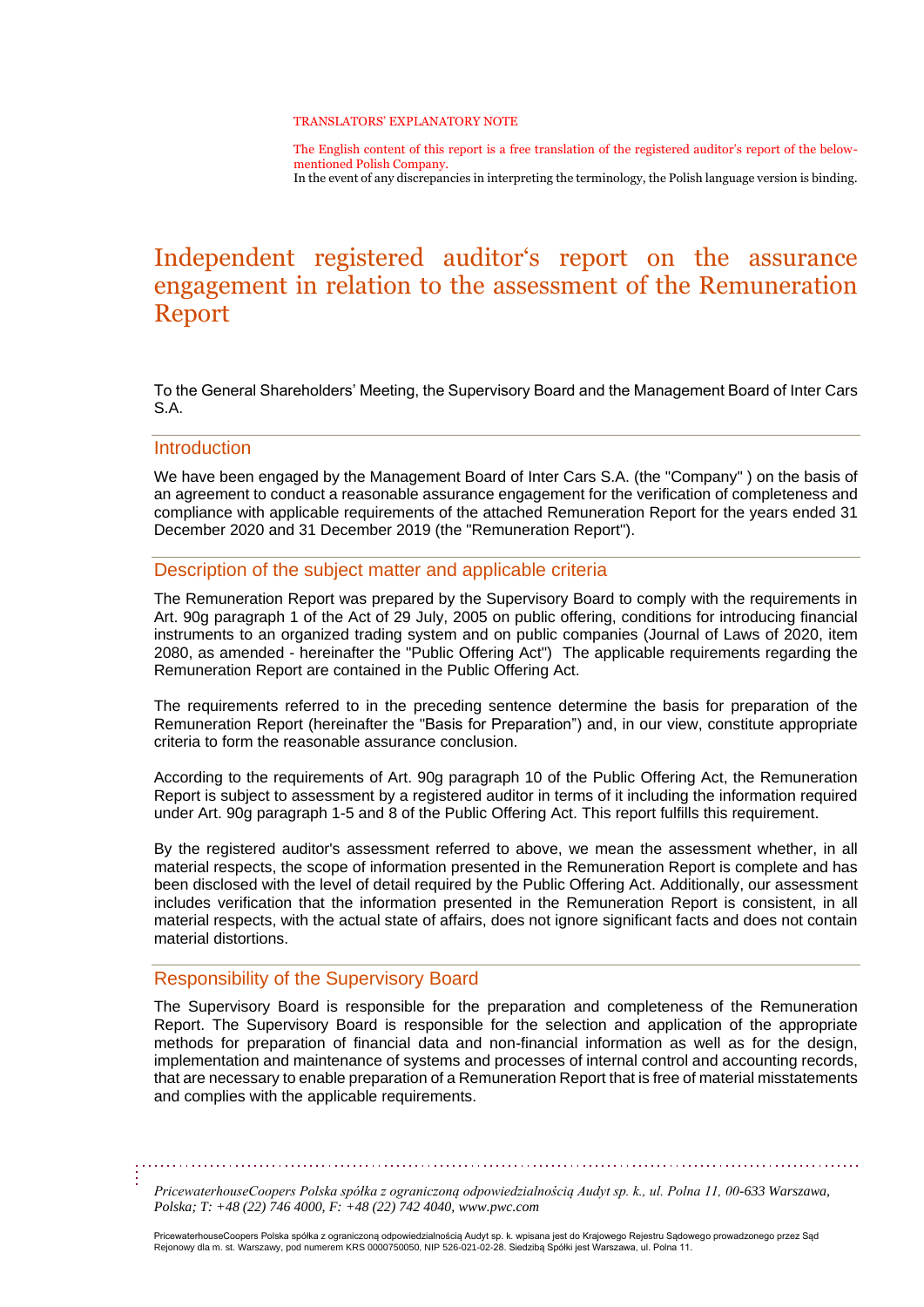

## Our responsibility

Our responsibility was to assess the completeness and compliance with the applicable requirements of the information contained in the attached Remuneration Report and to express, based on the evidence obtained, an independent conclusion from the assurance service performed, providing reasonable assurance.

We conducted our engagement in accordance with National Standard on Assurance Engagements 3000 (Revised), Assurance Engagements other than Audits and Reviews of Historical Financial Information, in the wording of the International Standard on Assurance Engagements 3000 (Revised) ("ISAE 3000 (R)"). This standard requires that we comply with ethical requirements, plan and perform procedures to obtain reasonable assurance whether the Remuneration Report is prepared, in all material aspects, in accordance with the applicable requirements.

Reasonable assurance is a high level of assurance, but it does not guarantee that the service performed in accordance with ISAE 3000 (R) will always detect the existing material misstatement.

### Quality control requirements

We apply the provisions of the International Standard on Quality Control 1 (IAASB) and accordingly maintain a comprehensive system of quality control, including documented policies and procedures regarding compliance with ethical requirements, professional standards and applicable legal and regulatory requirements.

We comply with the independence and other ethical requirements of the International Code of Ethics for Professional Accountants (including International Independence Standards) issued by the International Ethics Standards Board for Accountants, which is founded on fundamental principles of integrity, objectivity, professional competence and due care, confidentiality and professional behaviour.

### Summary of the work performed

Our planned and performed procedures were aimed at obtaining reasonable assurance whether the Remuneration Report was prepared, in all material aspects, in accordance with the applicable requirements, is complete and free from material misstatements and omissions. Our procedures included, in particular:

- analysis of the Remuneration Report and comparing the information contained therein with the applicable requirements;
- analysis of the resolutions of the General Shareholders' Meeting of the Company regarding the remuneration policy for members of the Management Board and the Supervisory Board as well as any supplementary resolutions of the Supervisory Board and other documents regulating the remuneration policy subject to the disclosure requirement in the Remuneration Report;
- understanding the procedures adopted by the Supervisory Board to meet requirements of the preparation of the Remuneration Report, including understanding the relevant internal control procedures to the extent necessary to assess the risk of material misstatement or the omission of significant information;
- identifying, by comparing with corporate documents, a list of persons for whom there is a requirement to include information in the Remuneration Report and verifying, through inquiries of persons responsible for preparing the report, and, where we consider it appropriate, also directly with persons subject to the requirement provide information on, whether all information covered by the criteria for the preparation of the Remuneration Report are disclosed in the Remuneration Report;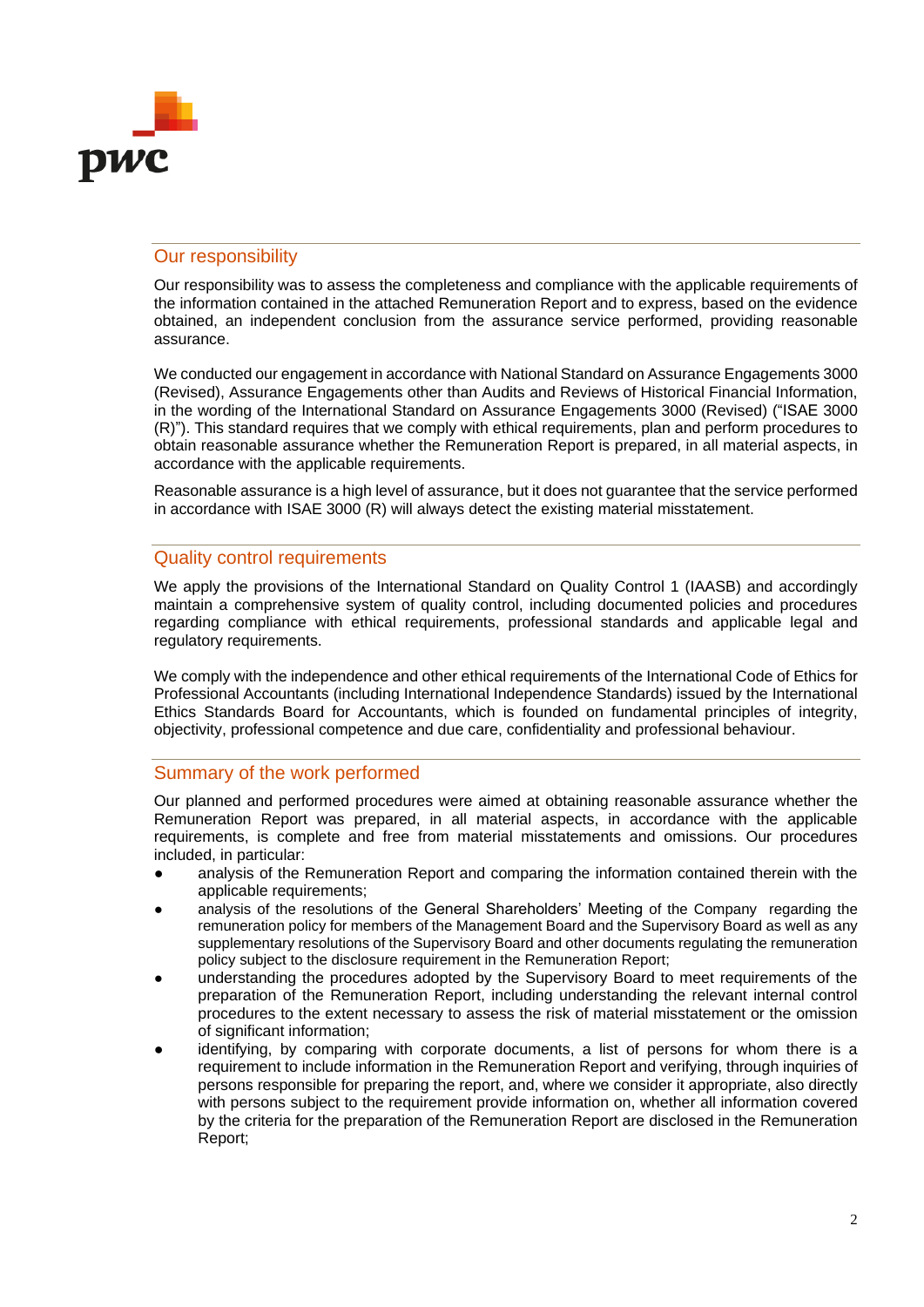

- where we consider it appropriate to assess the compliance of the Remuneration Report with applicable regulations, reconciliation of the financial data regarding remuneration presented in the Remuneration Report to the Company's accounting books and other relevant source documents;
- where we consider it appropriate to assess the completeness of the Remuneration Report with the applicable regulations, reconcile with the relevant source documents whether the nonfinancial information required for disclosure in the Remuneration is accurate and does not omit material facts.

The Remuneration Report was not subject to audit as defined in National Standards on Auditing. In the course of performing the assurance procedures, we have not conducted an audit or review of the historical financial information used in the process of preparation of the Remuneration Report and therefore we do not accept any responsibility for the issuance or update of any reports or opinions on historical financial information of the Company.

We believe that the evidence we have obtained is sufficient and appropriate to provide a basis for our conclusion expressed below.

#### Conclusion (assessment)

In our opinion, the Remuneration Report is complete and complies, in all material aspects, with the applicable requirements contained in the Basis for Preparation.

### Restrictions of use

This report has been prepared by PricewaterhouseCoopers Polska spółka z ograniczoną odpowiedzialnością Audyt sp. k. for the General Shareholders' Meeting, the Supervisory Board and the Management Board of the Company and is intended solely to fulfil the purpose described in the section "Description of the subject matter and applicable criteria". It should not be used for any other purpose.

In connection with this report, PricewaterhouseCoopers Polska spółka z ograniczoną odpowiedzialnością Audyt sp. k. does not accept any liability resulting from contractual and non-contractual relationships (including for negligence) with entities other than the Company in the context of this report. The above does not relieve us of liability where such release is excluded by law.

The Management Board of the Company is responsible for publishing the Remuneration Report on the Company's website and for providing access to it free of charge for at least 10 years from the date of the general meeting at which the resolution evaluating the Remuneration Report was adopted, and for the reliability of information on the Company's website. The scope of our work does not include an assessment of these matters. Accordingly, we are not responsible for any changes that may have been made to the information which is the subject of our assessment or for differences, if any, between the information covered by our report and the information provided on the Company's website.